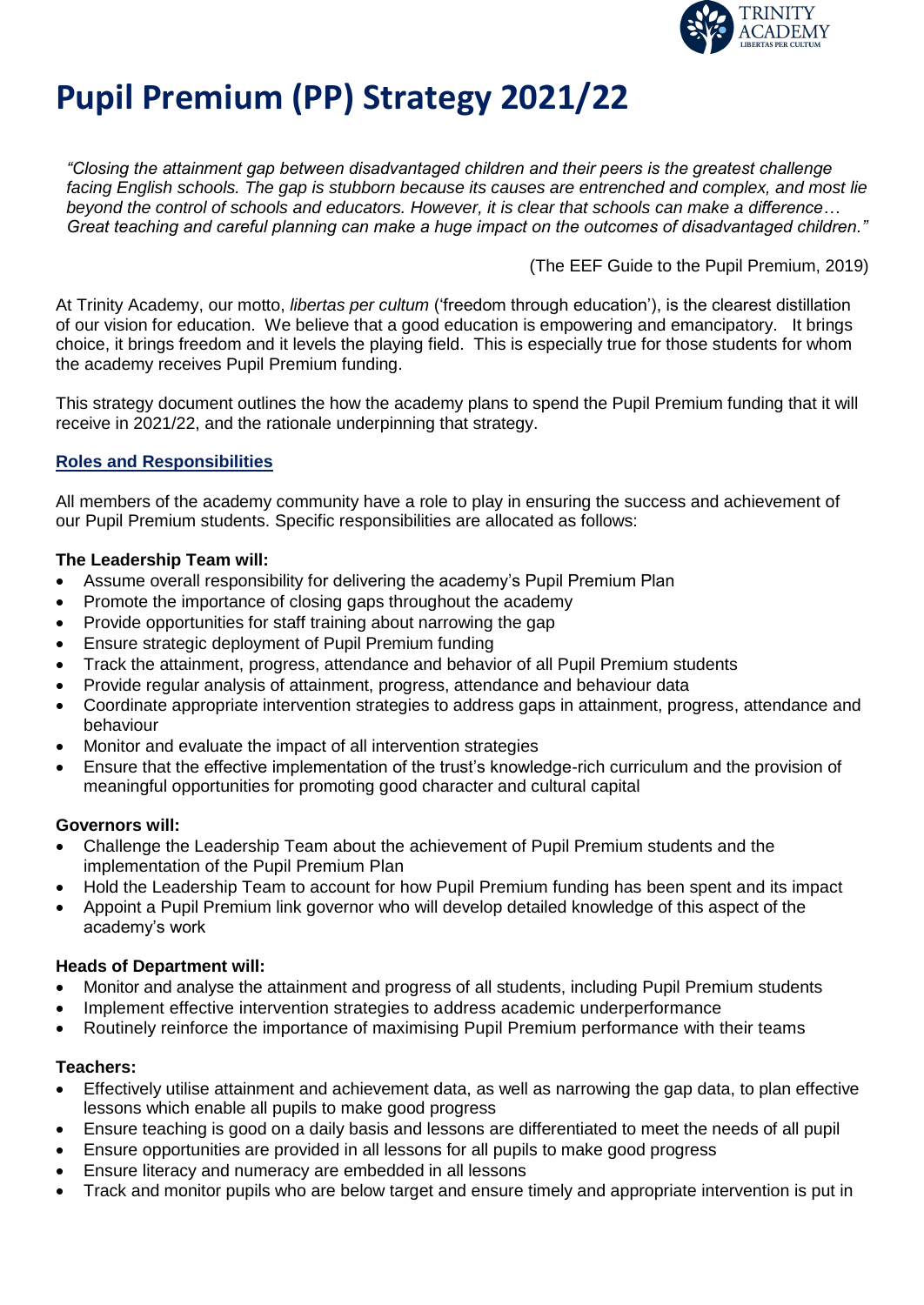place.

# **The pastoral will:**

- Monitor students' attendance and behaviour, and be proactive in address concerns where they arise
- Engage with the most hard-to-reach parents, through regular telephone calls, meetings and home visits
- Ensure that timely and appropriate pastoral intervention occurs when students need it
- Bring to the attention of the Leadership Team any issues that may present a barrier to a student's success and achievement

# **Evidence-informed practice**

*"Evidence-informed teachers and leaders combine findings from research with professional expertise to make decisions. Taking an evidence-informed approach to Pupil Premium spending can help schools to:*

- *Compare how similar challenges have been tackled in other schools*
- *Understand the strength of evidence behind alternative approaches*
- *Consider the likely cost-effectiveness of a range of approaches"*

(The EEF Guide to the Pupil Premium, 2019)

In planning our Pupil Premium strategy, the academy has drawn both on academic research and on what we know from experience works best for our children. Our spending plan has been informed by the findings of the Educational Endowment Foundation's *Teaching and Learning Toolkit,* by what we know to have worked effectively in previous years, and by best practice from across Future Academies. In deciding which strategies to prioritise, we have considered:

- Likely impact on progress
- Cost
- Value-for money (i.e. cost-benefit analysis)
- Capacity to deliver in a sustained and effective manner

| Consistent<br>high quality<br>Resolute<br><b>Seamless</b><br>teaching<br>leadership.<br>transitions | Education<br>Endowment<br><b>AVA</b> Foundation<br>An accessible summary of the international evidence on teaching 5-16 year-olds | The Big Picture<br><b>Practical Tools</b><br><b>Evidence summaries</b><br><b>Teaching and Learning Toolkit</b> | <b>Projects and Evaluation</b>                                                                                                                                                                                                                                                                                                         | Scaling up evidence<br>News                                                                                                                                                                                                                                                                                                                                                                                                                                                      | $\Omega$<br>More $\vee$ |
|-----------------------------------------------------------------------------------------------------|-----------------------------------------------------------------------------------------------------------------------------------|----------------------------------------------------------------------------------------------------------------|----------------------------------------------------------------------------------------------------------------------------------------------------------------------------------------------------------------------------------------------------------------------------------------------------------------------------------------|----------------------------------------------------------------------------------------------------------------------------------------------------------------------------------------------------------------------------------------------------------------------------------------------------------------------------------------------------------------------------------------------------------------------------------------------------------------------------------|-------------------------|
| Partnership<br><b>Enrichment and</b><br>with parents.<br>opportunity                                | <b>Filter Toolkit</b>                                                                                                             | Toolkit Strand -                                                                                               | $Cost -$                                                                                                                                                                                                                                                                                                                               | Evidence Strength -                                                                                                                                                                                                                                                                                                                                                                                                                                                              | Impact (months) -       |
|                                                                                                     | Filter results by keywords                                                                                                        | Feedback<br>High impact for very low cost, based on moderate evidence.                                         | E(E)E(E)E                                                                                                                                                                                                                                                                                                                              | $\textcircled{\textcolor{blue}{\textbf{a}}} \textcircled{\textcolor{blue}{\textbf{a}}} \textcircled{\textcolor{blue}{\textbf{a}}} \textcircled{\textcolor{blue}{\textbf{a}}}$                                                                                                                                                                                                                                                                                                    | $+8$                    |
|                                                                                                     | E)<br>Ŧ<br>Evidence                                                                                                               | Metacognition and self-regulation<br>High impact for very low cost, based on extensive evidence.               | E(E)E(E)E                                                                                                                                                                                                                                                                                                                              | $\textcolor{red}{\bigcirc \hspace{-1.5mm} \bigcirc \hspace{-1.5mm} \bigcirc \hspace{-1.5mm} \bigcirc \hspace{-1.5mm} \bigcirc \hspace{-1.5mm} \bigcirc \hspace{-1.5mm} \bigcirc \hspace{-1.5mm} \bigcirc \hspace{-1.5mm} \bigcirc \hspace{-1.5mm} \bigcirc \hspace{-1.5mm} \bigcirc \hspace{-1.5mm} \bigcirc \hspace{-1.5mm} \bigcirc \hspace{-1.5mm} \bigcirc \hspace{-1.5mm} \bigcirc \hspace{-1.5mm} \bigcirc \hspace{-1.5mm} \bigcirc \hspace{-1.5mm} \bigcirc \hspace{-1.5$ | $+7$                    |
| <b>High</b><br>impact                                                                               | Months Impact<br>Reset Q                                                                                                          | Reading comprehension strategies<br>High impact for very low cost, based on extensive evidence.                | $\left(\begin{matrix}\mathbf{f} \\ \mathbf{f} \end{matrix}\right) \left(\begin{matrix}\mathbf{f} \\ \mathbf{f} \end{matrix}\right) \left(\begin{matrix}\mathbf{f} \\ \mathbf{f} \end{matrix}\right) \left(\begin{matrix}\mathbf{f} \\ \mathbf{f} \end{matrix}\right) \left(\begin{matrix}\mathbf{f} \\ \mathbf{f} \end{matrix}\right)$ | $\textcircled{\textcolor{blue}{0}} \textcircled{\textcolor{blue}{0}} \textcircled{\textcolor{blue}{0}} \textcircled{\textcolor{blue}{0}} \textcircled{\textcolor{blue}{0}}$                                                                                                                                                                                                                                                                                                      | $+6$                    |
|                                                                                                     | Download Toolkit                                                                                                                  | Homework (Secondary)<br>Moderate impact for very low cost, based on limited evidence.                          | E(E)E(E)E                                                                                                                                                                                                                                                                                                                              | $\textcolor{red}{\textcircled{\textup{h}}\textcircled{\textup{h}}\textcircled{\textup{h}}\textcircled{\textup{h}}}$                                                                                                                                                                                                                                                                                                                                                              | $+5$                    |
|                                                                                                     |                                                                                                                                   | Mastery learning<br>wmentfoundation.org.uk/evidence-summaries/teaching-learning-toolkit/homework-secondary/    | E(E)E(E)                                                                                                                                                                                                                                                                                                                               | $\textcircled{\textsf{A}}$                                                                                                                                                                                                                                                                                                                                                                                                                                                       | +5                      |

The design of the academy's Pupil Premium strategy has also been influenced by the following points that are raised in *The EEF Guide to the Pupil Premium 2019*:

- **Quality teaching helps every child:** Good teaching is the most important lever schools have to improve outcomes for disadvantaged pupils. Using the Pupil Premium to improve teaching quality benefits all students and has a particularly positive effect on children eligible for the Pupil Premium. While the Pupil Premium is provided as a different grant from core funding, this financial split shouldn't create an artificial separation from whole class teaching.
- **Implementation matters:** The challenge of implementation means that less is more: selecting a small number of priorities and giving them the best chance of success is a safer bet than creating a long list of strategies that becomes hard to manage.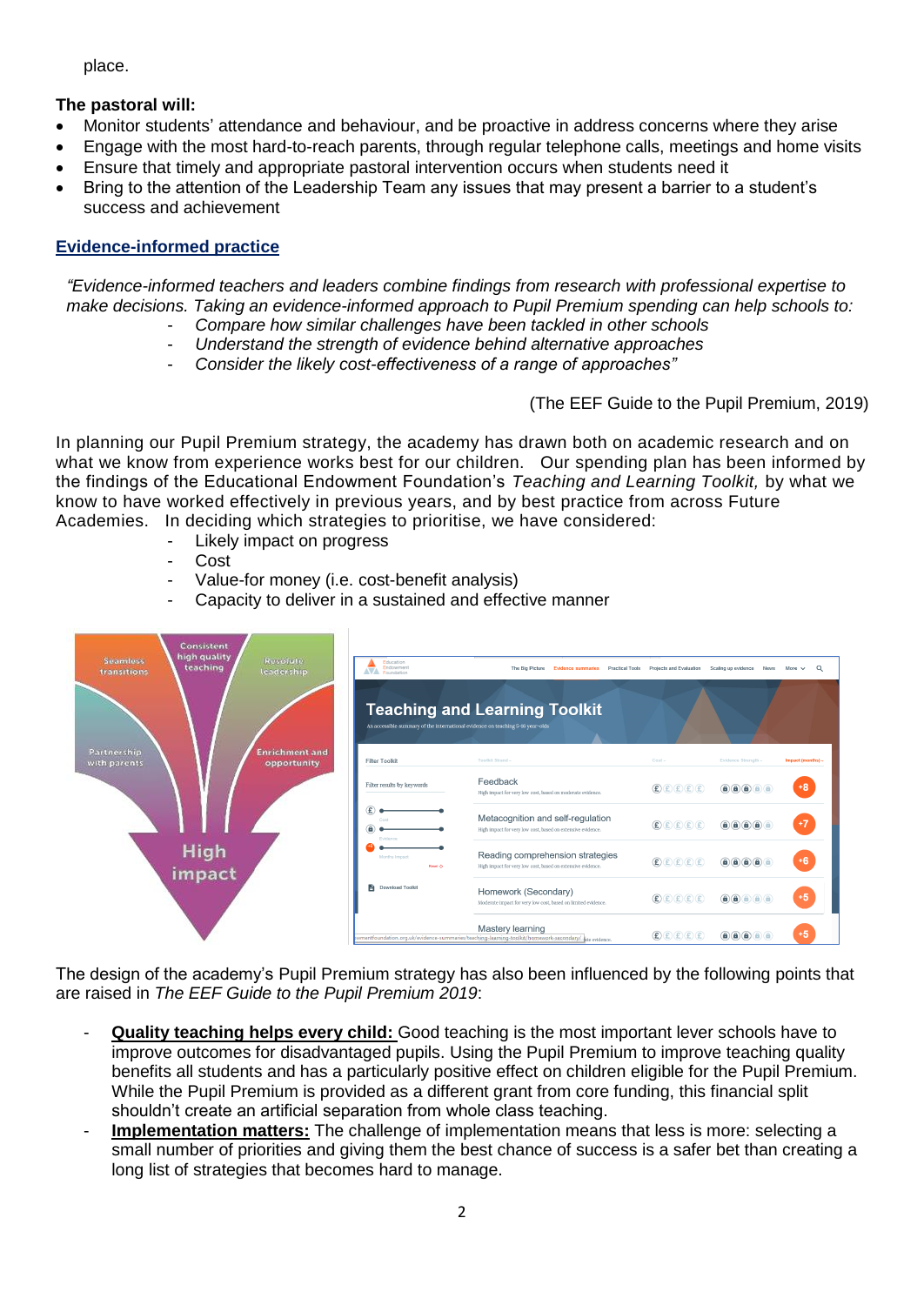- **Support middle and high attainers too:** The causes and consequences of disadvantage are varied: Pupil Premium students are not a homogeneous group. Students eligible for the Pupil Premium are more likely to be low-attaining than other children. However, tackling disadvantage is not only about supporting low attainers. For example, disadvantaged students who achieve highly in primary school are much less likely than their peers to receive top grades at GCSE.
- **Pupil Premium funding may benefit other groups of students:** The Pupil Premium is designed to support schools to raise the attainment of disadvantaged children. However, many of the most effective ways to do this – including improving the quality of teaching – will also benefit other groups: that is fine. Likewise, some forms of targeted academic support or wider strategies will benefit other children, including children with Special Educational Needs and Children in Need.
- **Intervention isn't everything:** There is a strong evidence base showing the impact that high quality interventions can have on the outcomes of struggling students. However, while interventions may well be one part of an effective Pupil Premium strategy, they are likely to be most effective when deployed alongside efforts to improve teaching, and attend to wider barriers to learning, such as attendance and behaviour.
- **A tiered approach:** A tiered approach to Pupil Premium spending can help schools balance approaches to improving teaching, targeted academic support and wider strategies.



**Understanding our Pupil Premium Cohort**

Our Pupil Premium students are not a homogeneous group. The causes and consequences of their

Breakfast clubs

Increasing attendance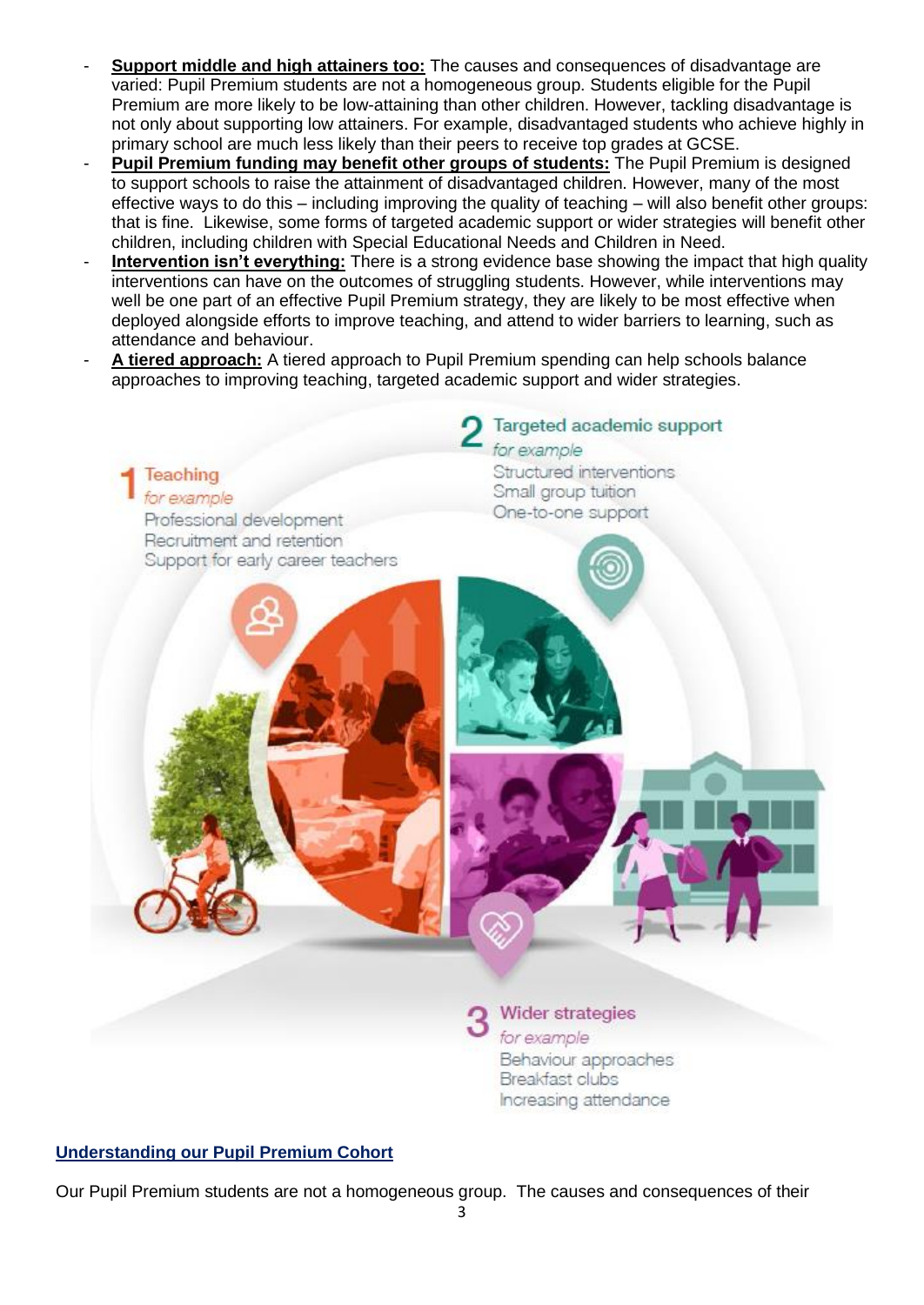disadvantage are varied and wide-reaching. Furthermore, alongside disadvantage, other powerful factors may contribute to their risk of underachievement. When these factors overlap with being disadvantaged, the risk of underachievement is amplified. This is something to which the Academy is alert and which we factor into our Pupil Premium strategy.

Whilst the causes of disadvantage are varied and wide-reaching, the same is also true of its consequences. The consequences of disadvantage take many forms and present themselves as a diverse range of barriers to learning. This requires the academy to adopt a multi-faceted approach to its Pupil Premium strategy, that extends beyond academic intervention and incorporates broader forms of pastoral guidance and support services. The aims of the academy's Pupil Premium strategy include:

- Boosting academic progress and attainment
- Improving literacy and numeracy
- Improving self-esteem
- Improving social, emotional and mental wellbeing
- Increasing intrinsic motivation
- Raising aspirations
- Exploring post-16 options, including sixth form, university, apprenticeships and careers
- Improving inconsistent and erratic attendance patterns, including poor punctuality
- Supporting families in providing the stability, resources and routines that will support academic progress
- Providing the basic resources that may be taken for granted by other students
- Challenging previous negative educational experiences
- Increasing cultural capital
- Developing good character
- Building resilience

# **Pupil Premium Spending Plan 2021-2022**

During the 2021-22 academic year, the academy expects 250 to be eligible for the Pupil Premium, which represents 41% of the student body overall. This will lead to the academy receiving approximately £238,750 in Pupil Premium funding.

| Students on<br>roll | <b>Students</b><br>Pupil Premium | <b>Pupil Premium</b><br>eligible for the as percentage<br>of cohort | <b>Pupil Premium</b><br>funding per<br>student | <b>Total Pupil</b><br>Premium funding |
|---------------------|----------------------------------|---------------------------------------------------------------------|------------------------------------------------|---------------------------------------|
| 610                 | 250                              | 41%                                                                 | £955                                           | £238,750                              |

This plan outlines the intended use of this funding and the underlying rationale. At the end of the year, a separate report will be published outlining how the funding was actually spent and the impact that it achieved.

Over the 2021-22 academic year, Pupil Premium funding will be to fund three strands of support for students:

- **1. Academic support**
- **2. Pastoral support**
- **3. Education Enrichment**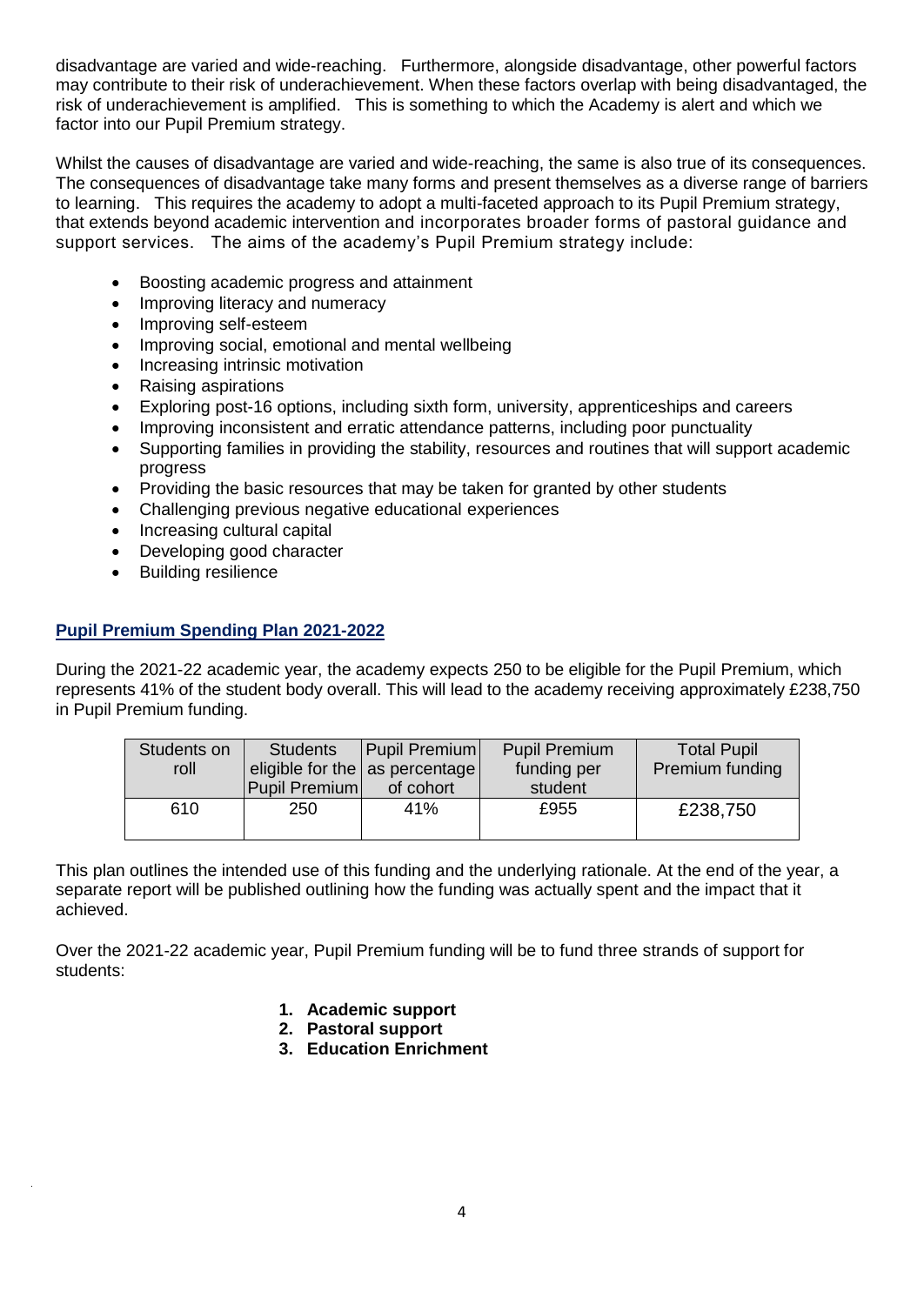| <b>Strand</b> | <b>Provision</b>     | <b>Description</b>                                                                      | <b>PP funding</b> | <b>Intended impact</b>             |
|---------------|----------------------|-----------------------------------------------------------------------------------------|-------------------|------------------------------------|
| Strand 1 -    | Literacy             | Literacy Coordinator/TAs run reading group                                              | £5,000            | Any internal gaps                  |
| Academic      | support              | intervention pre-school                                                                 |                   | between the                        |
| Support       | Numeracy             | Numeracy Coordinator oversees Maths                                                     | £5,000            | attainment of                      |
|               | support              | intervention                                                                            |                   | <b>Pupil Premium</b>               |
|               | <b>GCSE</b> revision | Free revision guides and department                                                     | £5,000            | and non-Pupil                      |
|               | materials            | materials provided                                                                      |                   | Premium                            |
|               | Independent          | <b>GCSEPod for GCSE; UpLearn for A level</b>                                            | £8,000            | students will                      |
|               | study                |                                                                                         |                   | narrow further                     |
|               | software             |                                                                                         |                   |                                    |
|               | Departmental         | HoDs monitor progress and attainment of PP                                              | £2,000            |                                    |
|               | focus on PP          | students                                                                                |                   |                                    |
|               | students             |                                                                                         |                   |                                    |
|               | <b>GCSE</b>          | Before and after-school intervention classes                                            | £15,000           |                                    |
|               | intervention         | and Easter revision sessions run by academic                                            |                   |                                    |
|               | groups and           | departments to support/extend PP students                                               |                   |                                    |
|               | Easter               |                                                                                         |                   |                                    |
|               | revision             |                                                                                         |                   |                                    |
|               | Intervention         | Part funding for intervention tutors to                                                 | £30,000           |                                    |
| Strand $2 -$  | tutors<br>Commando   | support/extend PP students                                                              |                   | The rate of                        |
|               |                      | Behaviour support and mentoring for PP<br>where this is a barrier to achievement or for | £40,000           |                                    |
| Pastoral      | Joes                 |                                                                                         |                   | suspension of                      |
| Support       | Pastoral             | students at risk of suspension                                                          | £50,000           | Pupil PP students<br>will be lower |
|               |                      | Heads of Year; two pastoral support                                                     |                   | than that of non-                  |
|               | Support              | assistants, and behaviour mentor provide<br>mentoring                                   |                   | PP students                        |
|               |                      |                                                                                         |                   | nationally.                        |
|               | Attendance           | Attendance tracking: celebrating good                                                   | £20,000           | The attendance                     |
|               | Officer              | attendance and intervention when                                                        |                   | of PP students                     |
|               | support              | attendance dips                                                                         |                   | will be higher                     |
|               |                      |                                                                                         |                   | than the                           |
|               |                      |                                                                                         |                   | attendance of                      |
|               |                      |                                                                                         |                   | non-PP students                    |
|               |                      |                                                                                         |                   | nationally.                        |
|               | Student and          | <b>Targeted questioning</b>                                                             | £200              | Student survey                     |
|               | <b>Parent Voice</b>  |                                                                                         |                   | and parent                         |
|               | Wellbeing            | Counselling service on-site for wellbeing and                                           |                   | survey results                     |
|               | Team                 | mental health                                                                           | £15,000           | will show that PP                  |
|               | <b>Breakfast</b>     | A complimentary breakfast service is offered                                            | £4,000            | students feel                      |
|               | Club                 | to students before the start of the academy                                             |                   | cared for and                      |
|               |                      | day                                                                                     |                   | supported in                       |
|               | Year 6               | All new PP students are invited to attend the                                           | £5,000            | school.                            |
|               | Summer               | Year 6 Summer School, which provides a                                                  |                   |                                    |
|               | School               | secure and graduated transition from                                                    |                   |                                    |
|               |                      | primary to secondary school.                                                            |                   |                                    |
| Strand $3 -$  | Raising              | Enrichment coordinator develops                                                         | £10,000           | The participation                  |
| Education     | aspirations          | enrichment provision and opportunities                                                  |                   | rates of Pupil                     |
| Enrichment    |                      | including speakers, careers advice, university                                          |                   | Premium                            |
|               |                      | visits, summer schools and work experience                                              |                   | students in co-                    |
|               |                      | to raise aspirations                                                                    |                   | co-curricular                      |
|               | Educational          | Costs subsidised for field trips, visits etc. to                                        | £10,000           | activities will be                 |
|               | visits               | remove barriers to PP student participation                                             |                   | at least as good                   |
|               | subsidies            |                                                                                         |                   | as that of non-                    |